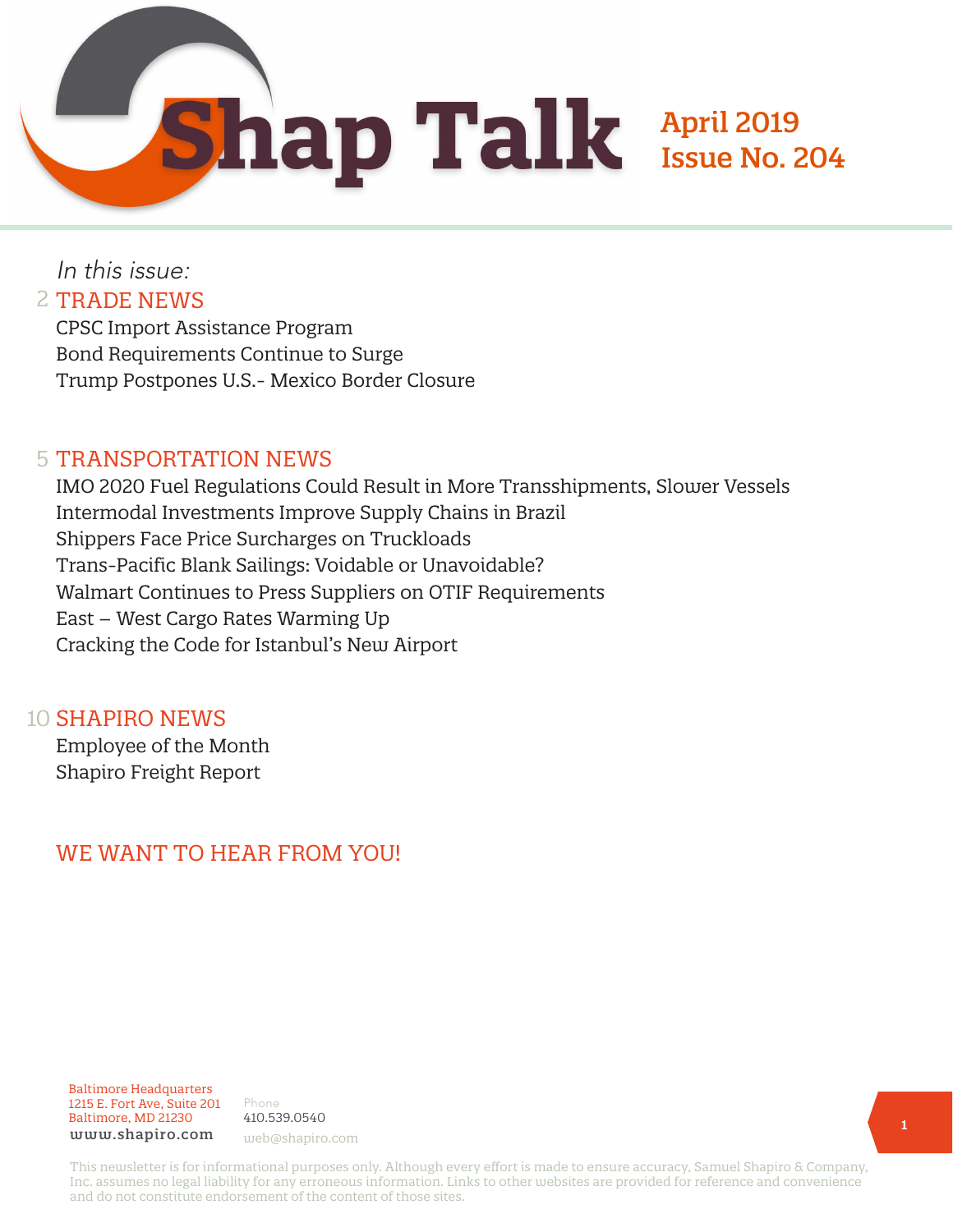

# **TRADE NEWS:**

### CPSC Import Assistance Program

Whether you are an importer or consumer, you've come across the agency known as the Consumer Protection Safety Commission (CPSC) at some point in time. CPSC is tasked with issuing and enforcing standards on consumer products, developing voluntary standards for manufacturers and businesses, researching possible dangerous and hazardous products and informing and educating consumers. They play a major role in the safety and protection of the U.S. consumer.

#### Labeling Errors

While CPSC investigates a wide variety of commodities, they deal most often with toy importation issues. One of the biggest and most common errors seen is labeling or "tracking label issues." Toys designed primarily for use by children under the age of 12 must contain distinguished, permanent marks affixed to both the product and package. These must contain:

- Manufacturer or private labeler name
- Location and date of production
- Detailed information on the manufacturing process, such as a batch, run number or other identifying characteristic
- Any other pertinent information to help facilitate determining the specific source of the product

Other labeling requirements may be needed based on the specific type of toy.

#### Missing Test Documentation

CPSC also commonly sees toys imported without all necessary documentation. Certain toys require specific lab testing documentation to verify if the item contains any lead at the time of import. All accessible component parts of a children's product must be tested to demonstrate compliance with the lead content limit. This must be conducted at a third-party, CPSC-accepted laboratory. In other instances, items may be lacking the necessary trademark agreements.

While CPSC is not the agency that enforces this requirement, they are able to request any necessary documentation for suspicious trademarks to assist with their investigation of the product. Trademark owners can permit someone else to use a trademark in connection with specific products or services. A trademark agreement must be presented at the time of import between owner and importer, along with other commercial documentation.

CPSC offers a "Regulatory Robot" program to assist importers in identifying product safety requirements on regulated items. This program can assist with a variety of commodities including textiles, apparel, children transport/carrier devices, jewelry, bags and accessories.

For more information on the "The Regulatory Robot", visit [https://business.cpsc.gov/robot/.](https://business.cpsc.gov/robot/)

As always, we are here to help, so please reach out to [compliance@shapiro.com](mailto:compliance@shapiro.com) if you have any questions about CPSC import assistance.

Baltimore Headquarters Baltimore Headquarters 1215 E. Fort Ave, Suite 201 www.shapiro.com <sub>web@shapiro.com</sub> Baltimore, MD 21230

Phone Phone rnone<br>410.539.0540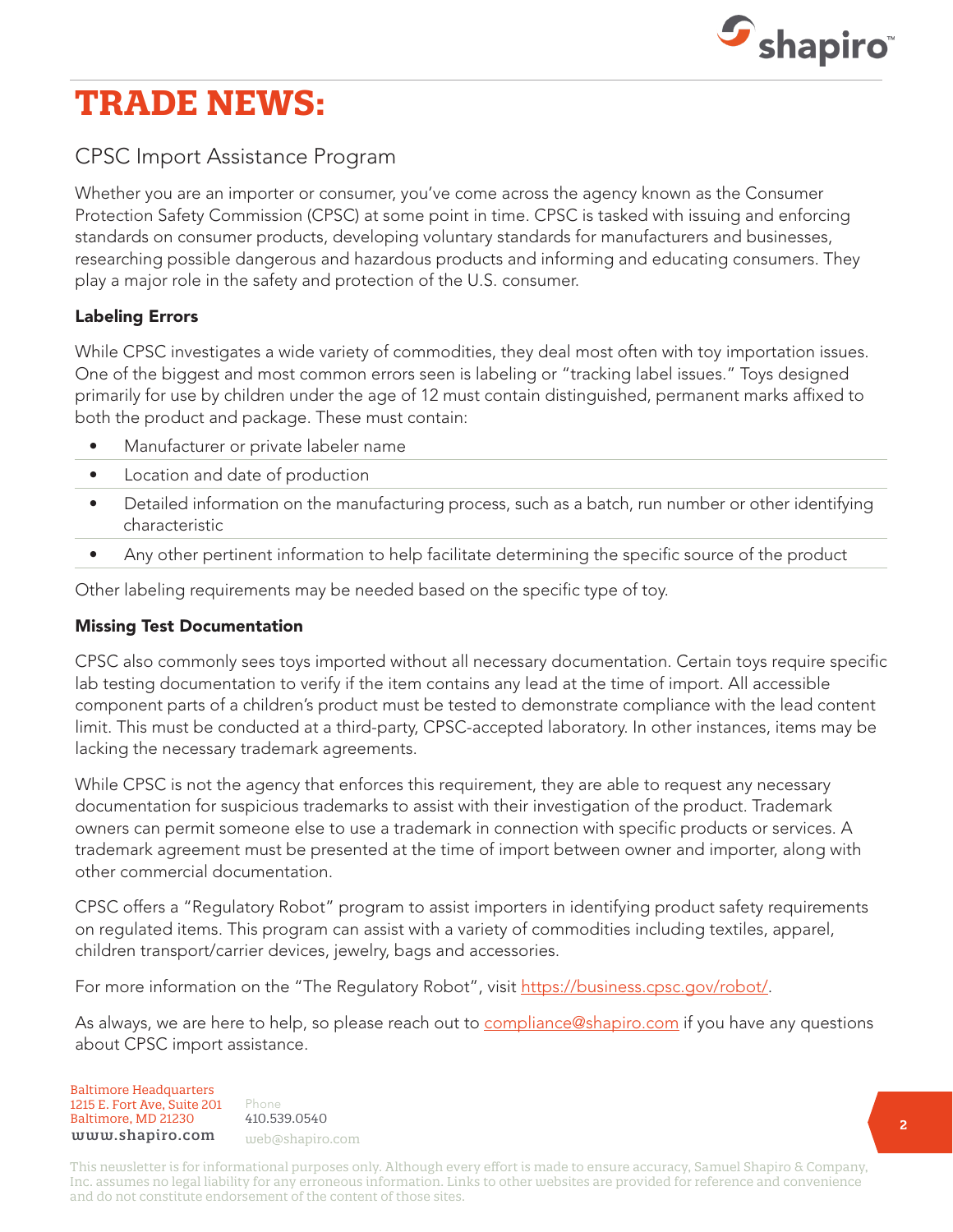

#### Bond Requirements Continue to Surge

Importers continue to feel the effects of the [Section 301 Tariffs](https://www.shapiro.com/tariffs/tariff-news/) on Chinese goods. Rising bonds often accompany increased tariffs, and these bonds mean extra charges and harm to your bottom line. Additionally, underwriters can also ask for collateral to cover the supplemental risks involved. These fees can create hardship and weigh heavily on companies operating with thin profit margins.

CBP requires importers to post a bond that represents 10% of their duties, taxes and fees for a rolling 12-month window. Forecasting this magic number has been quite burdensome for some importers as they scramble to calculate the potential tariff adjustments and changes to their supply chain.

In the last 12 months, some clients have received more than one insufficiency notice. We've also seen many clients that are being required to post full collateral on their bonds with cash deposits or letters of credit. Importers who have found and moved manufacturing sources outside of China may not see the full benefits of reduced bonding requirements for 6 to 12 months, depending on CBP's evaluation of historical import data to determine bond sufficiency.

Some importers are challenging bond sufficiency requirements. In an interesting ruling, the Court of [International Trade ruled in favor](https://www.cit.uscourts.gov/sites/cit/files/18-170.pdf) of an importer who challenged increased CBP bonding requirements on December 7, 2018. Tabacos USA had filed the lawsuit after CBP denied their request to reconsider increased bond requirements.

Importers should take a [hard look at their bond](https://www.shapiro.com/services/customs-bonds/) at the time of renewal. It is a perfect time to evaluate your business, your current tariff rates, and to factor in future growth to ensure that your existing bond will meet your needs over the next 12 months.

Reach out to **[Shapiro's Compliance Team](mailto:compliance@shapiro.com)** for assistance in offering your bond and import compliance program some spring cleaning!

## Trump Postpones U.S.- Mexico Border Closure

In March, [President Trump threatened](https://www.shapiro.com/alerts/trump-threatens-us-mexico-border-closure/) to close the U.S. border with Mexico in light of the continued issues stemming from the perceived immigration crisis. Trump's announcement is the latest in a series of escalated threats against Mexico in his pursuit of border security.

However, a week after his initial threat, Trump announced that in lieu of a border closure, he would first turn towards less drastic measures. He revealed plans to add tariffs on Mexican products in order to encourage Mexico to control its border crisis. He explained, "We're going to give them a one-year warning, and if the drugs don't stop or (are) largely stopped, we're going to put tariffs on Mexico and products, in particular, the cars…and if that doesn't stop the drugs, we close the border."

Although Trump's decision seems to postpone imminent closure of the U.S.-Mexico border, it does not actually guarantee that the border won't close in less than a year. When faced with questions from reporters, Trump made sure to clarify that he "didn't say that" it was impossible; it will largely depend on Mexico's actions.

Baltimore Headquarters Baltimore Headquarters<br>1215 E. F 1215 E. Fort Ave, Suite 201 www.shapiro.com <sub>web@shapiro.com</sub> Baltimore, MD 21230

Phone Phone rnone<br>410.539.0540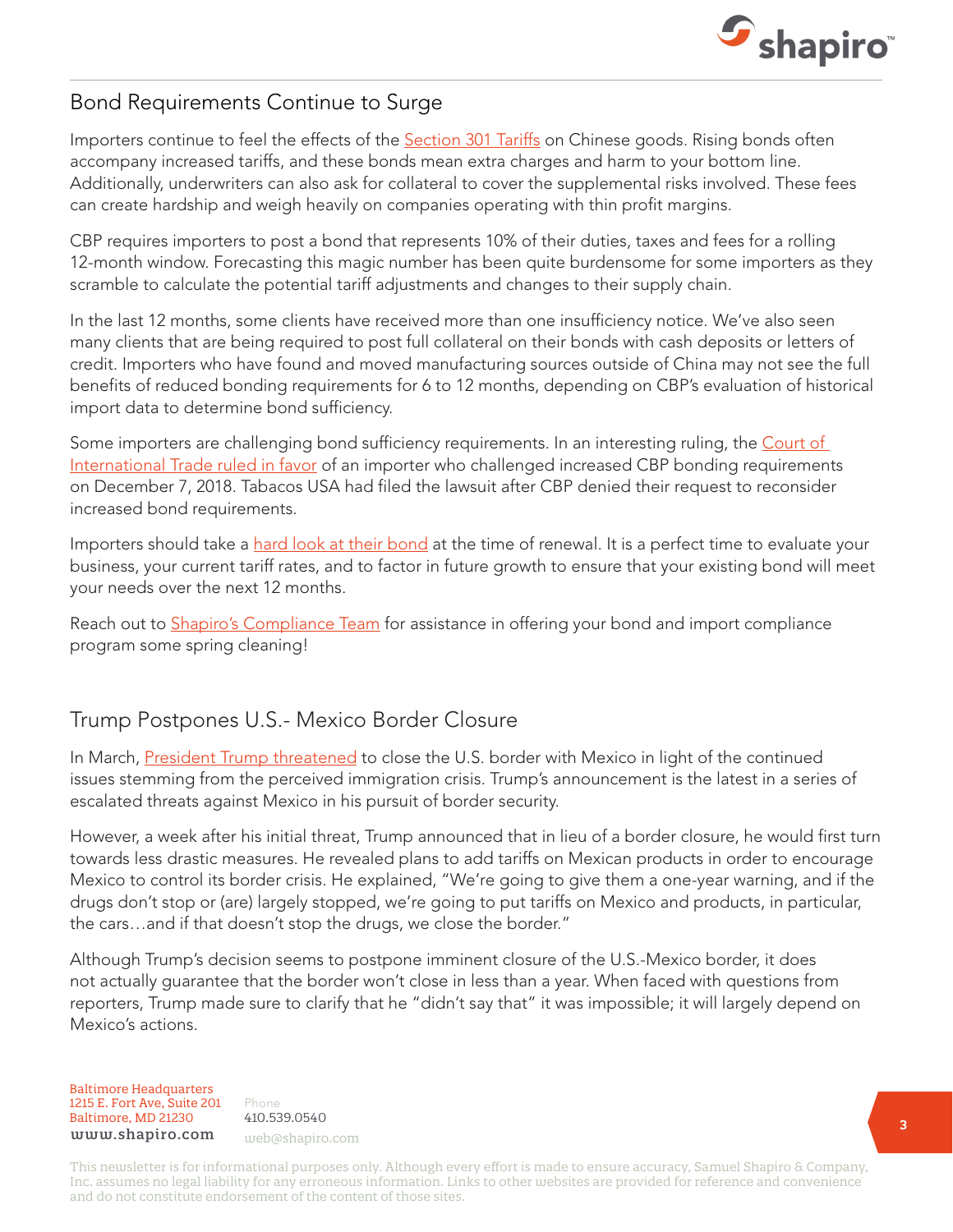

At this time, it's unclear whether the closure would apply to all traffic and immigration processes or if it would solely apply to pedestrian traffic. If the closure applies to pedestrian traffic only, any workers needing to cross the border on their daily commute will be unable to do so. Should the border close to commercial traffic, all ground shipments moving via commercial truck and rail would be prohibited from crossing the border. It's uncertain whether or not trusted trade members, such as C-TPAT or SENTRI members, would be exempt from such closures.

U.S. firms importing or exporting to Mexico are already preparing for disruption. Many shippers have reacted to Trump's announcement by moving high priority goods across the border before any major halt or closure is made. However, many are already beginning to feel the effects of the rapidly worsening congestion at several Mexican ports following CBP's (US Customs and Border Protection) decision to cut freight processing capacity at the Mexican border by 30-40% to better support immigration processes.

Combined with upcoming Holy Week celebrations and spring breakers in Mexico, the U.S.-Mexico border is already slammed with higher than normal traffic. CBP reports that commercial trucks are now averaging 7 hours to cross the border – an increase from last week's estimation of 4-5 hours. As the Mexican produce season begins, exporters need to evaluate how to ensure their U.S.-bound freight makes it across the border prior to expiration.

While folks on either side of the political spectrum may argue about Trump's decision, one thing remains clear for international trade; the uncertainty of Trump's actions could potentially wreak havoc on supply chains.

Worried your supply chain may be affected by the U.S.-Mexico border slowdown? Contact our marketing [team](mailto:web@shapiro.com) today to see how Shapiro can help you avoid unnecessary delays!

Baltimore Headquarters Baltimore Headquarters 1215 E. Fort Ave, Suite 201 1215 E. Fort Ave, Suite 201 Baltimore, MD 21201 Baltimore, MD 21230 www.shapiro.com web@shapiro.com

Phone Phone 410.539.0540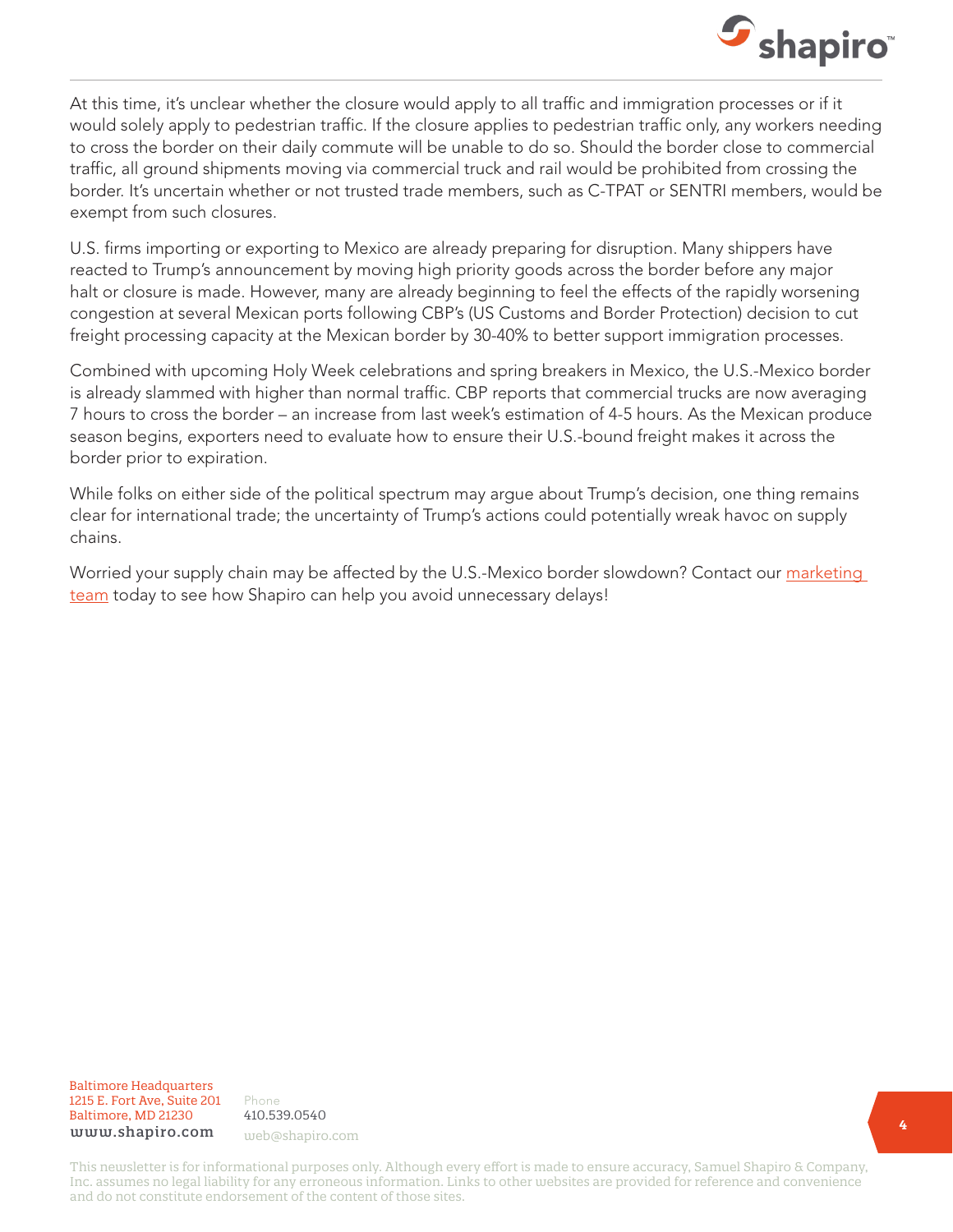

## **TRANSPORTATION NEWS**

### IMO 2020 Fuel Regulations Could Result in More Transshipments, Slower Vessels

Shippers will face increased fuel costs as the result of the International Maritime Organization's (IMO) deadline for carriers to use *cleaner fuel with a sulfur content cap* of 0.5% in 2020. However, industry insiders are warning that carriers could potentially take other actions to meet the IMO deadline, which may in fact have broader implications for the shipping community at large.

Industry analyst Drewry warned that [some carriers may not be able to pass on the costs](https://www.shapiro.com/newsletters/march-2019-issue-203/#st-5) associated with meeting IMO's requirements, resulting in possible operational budget gaps. The analyst has warned that carriers' have a historically low industry success rate (approximately 50%) when implementing fuel rate hikes on shippers partially or in full which would result in carriers evaluating other opportunities to mitigate operational costs, particularly fuel costs. Such options include, but are not limited to, utilizing slower vessels and increasing transshipments to help maintain competitive transit times between key ports, at the expense of transit times from smaller ports.

A shift toward more transshipments and slower vessels is likely to be met with much derision from the shipping community, as transshipments both increase overall transit time and decrease shipper's visibility on their containers in transit. This makes auditing port to port transit times more difficult, as transshipment ports can change, often with little to no notification to customers by the carriers.

IMO 2020 fuel regulations represent yet another disruption to our ever-evolving industry. If you are feeling overwhelmed by the rate of change, [contact our marketing experts](mailto:web@shapiro.com) today for more information on how Shapiro can help you navigate these new waters.

#### Intermodal Investments Improve Supply Chains in Brazil

The Brazilian [trucker strike that occurred in May 2018](https://www.shapiro.com/newsletters/october-2018-issue-198/#st-4) continues to rock supply chains. The strike commenced throughout Brazil's peak shipping season, causing port congestion and space issues. This led to delivery delays on all sides of the supply chain, causing shippers and investors to lose confidence. Though the immediacy of the situation has since subsided, [labor disputes](https://www.shapiro.com/alerts/no-deal-between-brazilian-government-and-truckers-day-5-of-strike-continues/) continue to resonate in the region.

The Brazilian government has agreed to establish the Minimum Freight Rate Table (MFRT) under the terms of recent labor negotiations, which will allow truckers to charge 50-300% more per trip. The move will certainly increase the availability of independent truckers and has encouraged beef and chicken exporters to acquire additional trucks as well.

Since the onset of the crisis last year, players with higher stakes in Brazil's success, such as Maersk and Brado, have begun investing heavily in intermodal improvements in an effort to establish and maintain control over end-to-end supply chain operations.

Baltimore Headquarters Baltimore Headquarters 1215 E. Fort Ave, Suite 201 www.shapiro.com <sub>web@shapiro.com</sub> Baltimore, MD 21230

Phone Phone rnone<br>410.539.0540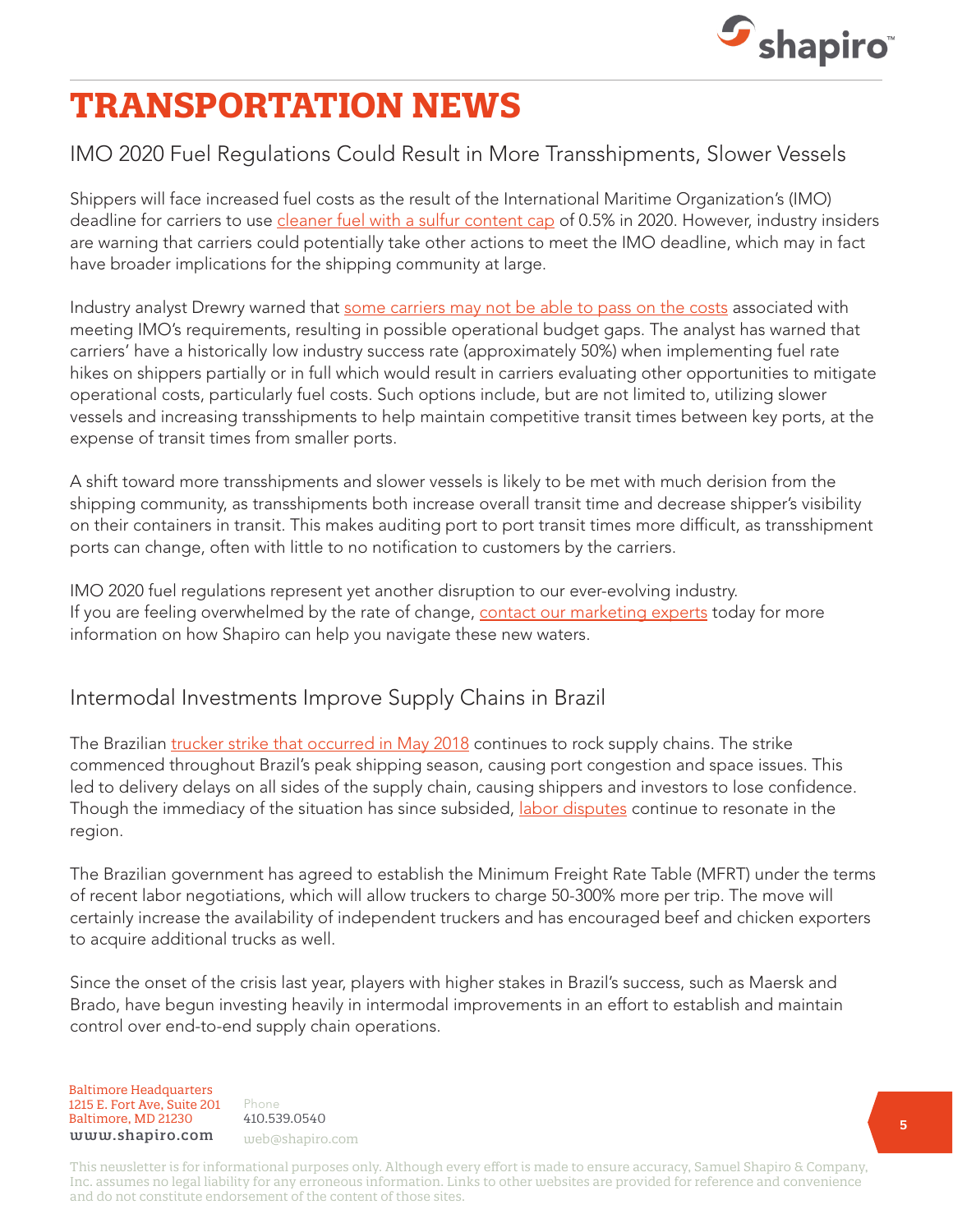

Aliança Navegação, Maersk's sister company, added 50 trucks to their existing fleet of 169 trucks to improve access to an often difficult and isolated southeast Brazil. The company has also moved forward with its plans to build a new terminal in the ABC industrial region. The investment will better connect São Bernardo do Campo with the port of Santos and the city of São Paulo.

Though the [investments primarily aim to improve supply chain operations](https://www.shapiro.com/newsletters/november-2018-issue-199/#st-7), they've also proven to be profitable. Maersk reported 20% year-over-year growth in 2018 and has already increased by 225% in the first quarter of 2019. Moreover, Aliança reported that cabotage volume rates increased nearly 16%. Brazilian intermodal provider Brado reported a 75% increase in container shipments, nearing a total of 280,000 TEUs in 2018. Moreover, such increases in trucking and regional accessibility have projected a 20% boost in 2019 rail volumes. Brado is also investing in trucks to assist with drayage due to the added pressure on the company's existing equipment.

Shapiro is intimately familiar with the political and logistical landscape of Brazil, so please [contact us](mailto:web@shapiro.com) today so we can assist in creating efficient process for your Brazilian imports and/or exports.

#### Shippers Face Price Surcharges on Truckloads

Trucking companies are reportedly increasing fuel surcharges and other accessorial fees in an attempt to offset the rise in shipping costs incurred annually. Carriers have recently opted to charge 'special delivery fees' in lieu of standard rate increases to bridge any gaps or losses that exist in their business profitability.

Effective March 18, 2019, FedEx implemented higher fuel surcharges on multiple services; there was a 4% increase on FedEx Ground and an 11% increase in FedEx Express respectively.

Frustrated shippers decry the recent decisions, such as FedEx's, attributing the fee adjustments on their shipments as little more than an act of greed to boost the rates and overall bottom line of the carriers. However, parcel companies continue to justify the price hikes as part of a routine process used to regularly review and audit surcharges based on changing market conditions.

Examples of past and potential accessorial fees to look-out for:

| <b>Past Fees</b>      | Repositioning of trailers<br>Electronic Logging Devic (ELD) for truck drivers<br>Capacity surge related maintenance                                                                                                                |
|-----------------------|------------------------------------------------------------------------------------------------------------------------------------------------------------------------------------------------------------------------------------|
| <b>Potential Fees</b> | Use of liftgate<br>Redeliveries<br>Layovers<br>Less-than-truckload (LTL) reclassifications or<br>$\bullet$<br>reweighing<br>Inside deliveries<br>$\bullet$<br>Loading/unloading of drivers<br>$\bullet$<br>Detention and demurrage |

Baltimore Headquarters Baltimore Headquarters 1215 E. Fort Ave, Suite 201 www.shapiro.com web@shapiro.com Baltimore, MD 21230

Phone 410.539.0540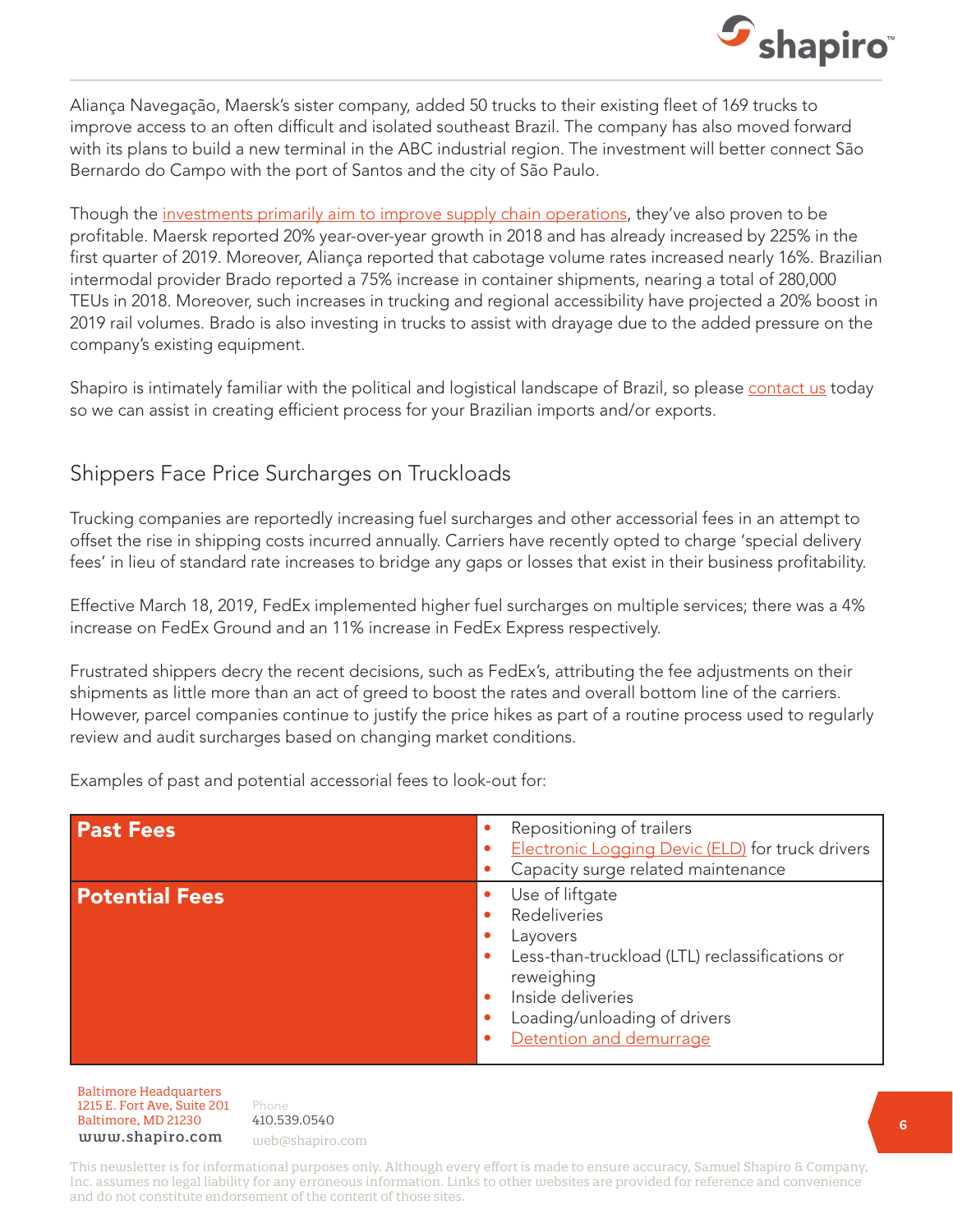

Market conditions and customer relationships will play a pivotal role in determining if and how much a carrier may leverage on a given shipment. Accessorial fees will hurt worse for shippers when market capacity, and therefore negotiating power, is low, but should sting less once conditions rebalance.

Shippers utilizing parcel carriers (FedEx and UPS) are more likely to be hit with higher prices due to their negotiating disadvantage in a low-competitive sector. Also, the technology used by this carrier niche allows them to more accurately track and trace applicable fuel surcharges routinely. On average, accessorial fees account for more than 10% of their profit annually.

Conversely, big sector LTL trucking companies are less likely to leverage such fees due to the highly saturated competition, while market conditions will likely determine the number of fees charged in the smaller sector. Accessorial fees only account for less than 5% of their annual revenue.

Interestingly, carriers have used surcharges to try and manipulate past customer behavior. Effective 2018, UPS increased fees on packages exceeding maximum size limits in an effort to deter customers from inefficient, bulky and oversized shipments. Carriers hope that a stick (sans carrot) approach may provide the motivation and incentive shippers need to reevaluate their relationships and often unrealistic demand expectations.

Contact our [experienced drayage and delivery team](mailto:web@shapiro.com) today to learn about our [country-wide network](https://www.shapiro.com/services/domestic-freight/) of inland freight vendors available for your cargo.

#### Trans-Pacific Blank Sailings: Voidable or Unavoidable?

As we enter the second quarter of 2019, recent data suggests importers will see an uptick in blank sailings this year due to the continued downward trends in Trans-Pacific spot rates and total import volume.

Carriers announced a total of 35 blank sailings (22 West Coast bound services and 13 East Coast bound services) from February to early March in response to struggles with balancing capacity and demand. Another 10 sailing cancelations had been reported by members in the OCEAN Alliance. Ocean reliability has also declined to 40%.

March spot rates demonstrated decline year-over-year in quarter one when compared to January and February 2019. In March, sailings from Shanghai to the East Coast were \$2,357 per FEU; a 4.9% decrease from February and a 26% decrease from January rates. Similarly, spot rates from Shanghai to the West Coast were \$1,345 per FEU in March; a 6% decrease from February rates and a 36% decrease from January.

Capacity adjustments, such as blank sailings, and falling Asian imports suggest a flat year for most individual and alliance carriers. Alphaliner recently announced that "this year, the carriers' cautious approach marks the first time since 2009 that no new trans-Pacific services are to be introduced on the route for the summer's peak shipping season." Although its alliances will maintain current Asia to East Coast sailings, the liner shared plans to reduce its Asia to West Coast sailings from 37 to 36 per week.

Baltimore Headquarters Baltimore Headquarters 1215 E. Fort Ave, Suite 201 www.shapiro.com web@shapiro.com Baltimore, MD 21230

Phone 410.539.0540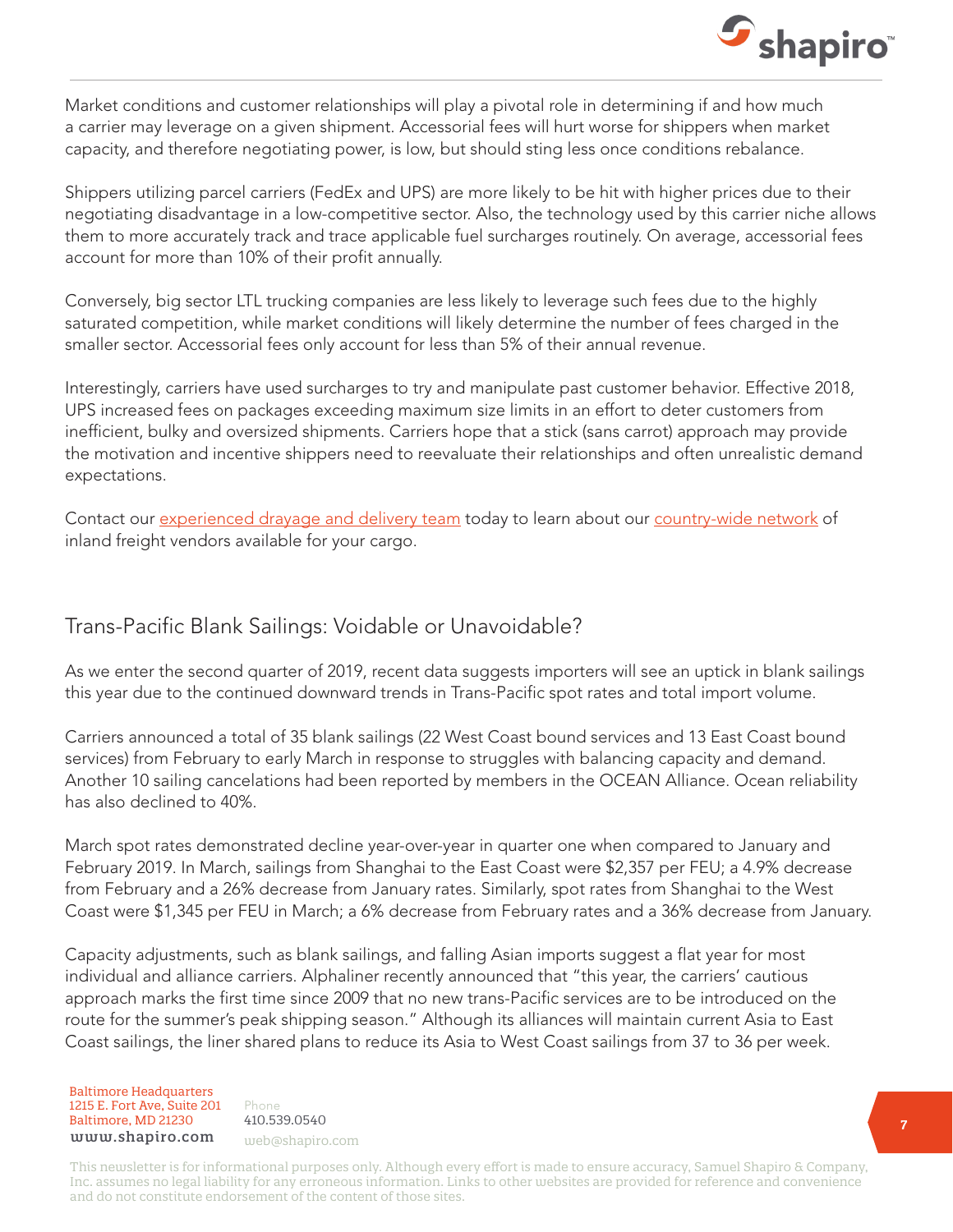

At present, overall demand growth hovers at 4% across industry averages, while capacity is expected to grow at a more modest rate of 2.5%.

The salty aftertaste from disappointing 2018-2019 rates caused dissatisfied carriers to shrink capacity to the West Coast by 6% and to the East Coast by 1.3%, just as the uptick in frontloading began ahead of [Section 301 tariffs on Chinese imports](https://www.shapiro.com/tariffs/tariff-news/). Spot rates reached record peaks in wake of limited vessel space and booking availability and have lingered with the uncertainty of U.S. – China trade relations.

Carriers' appear to be unveiling a new propensity that shifts away from a month-to-month strategy based on canceled sailings and extra-loader vessels during demand spikes, and instead moves towards more durable and sustainable service schedules. The marked differences between the upcoming sailing service management and  $Q3$ -Q4 2018 service offerings is expected to carry through the 2019-2020 contract season.

#### Walmart Continues to Press Suppliers on OTIF Requirements

Beginning in May, Walmart will increase its requirements for on-time and in-full delivery (OTIF) for its full and partial truckload suppliers. The recent OTIF program lays out penalties for delivery times and order quantities outside of the specified ranges, with non-compliant suppliers incurring a 3% penalty assessed on the cost of goods sold.

The new mandates will increase the required compliance ratio for delivery within a two-day window from 85% to 87% for full truckload suppliers and from 50% to 70% for full partial truckload suppliers. Walmart has emphasized that such increases are necessary to meet their inventory reduction goals and will result in greater supply chain precision.

Supply chain experts, including former Walmart Senior Vice President of Transportation Tracy Rosser, suggest that while these stringent requirements may present initial pain for suppliers to achieve compliance, they will ultimately result in a net benefit for suppliers by decreasing overall supply chain inventory and increasing sales by reducing the risk of stockouts. "There is far less inventory in the stores," says Rosser. "If you are a supplier, that means the likelihood of your product making it from truck to shelf is significantly greater, and sales will improve."

Other industry experts suggest that the industry as a whole will move in the direction of greater compliance with required delivery dates and fill rates, as today's hyper-competitive market with dynamic e-commerce and omni-channel retailers leave little room and patience for stockouts.

If you are sourcing from abroad, timely delivery to your customer begins with timely international transportation. [Contact our marketing experts today](mailto:web@shapiro.com) for information on how Shapiro can enhance visibility of your supply chain and optimize your logistics network.

Baltimore Headquarters 1215 E. Fort Ave, Suite 201 www.shapiro.com web@shapiro.com Baltimore, MD 21230

Phone **1915** 410.539.0540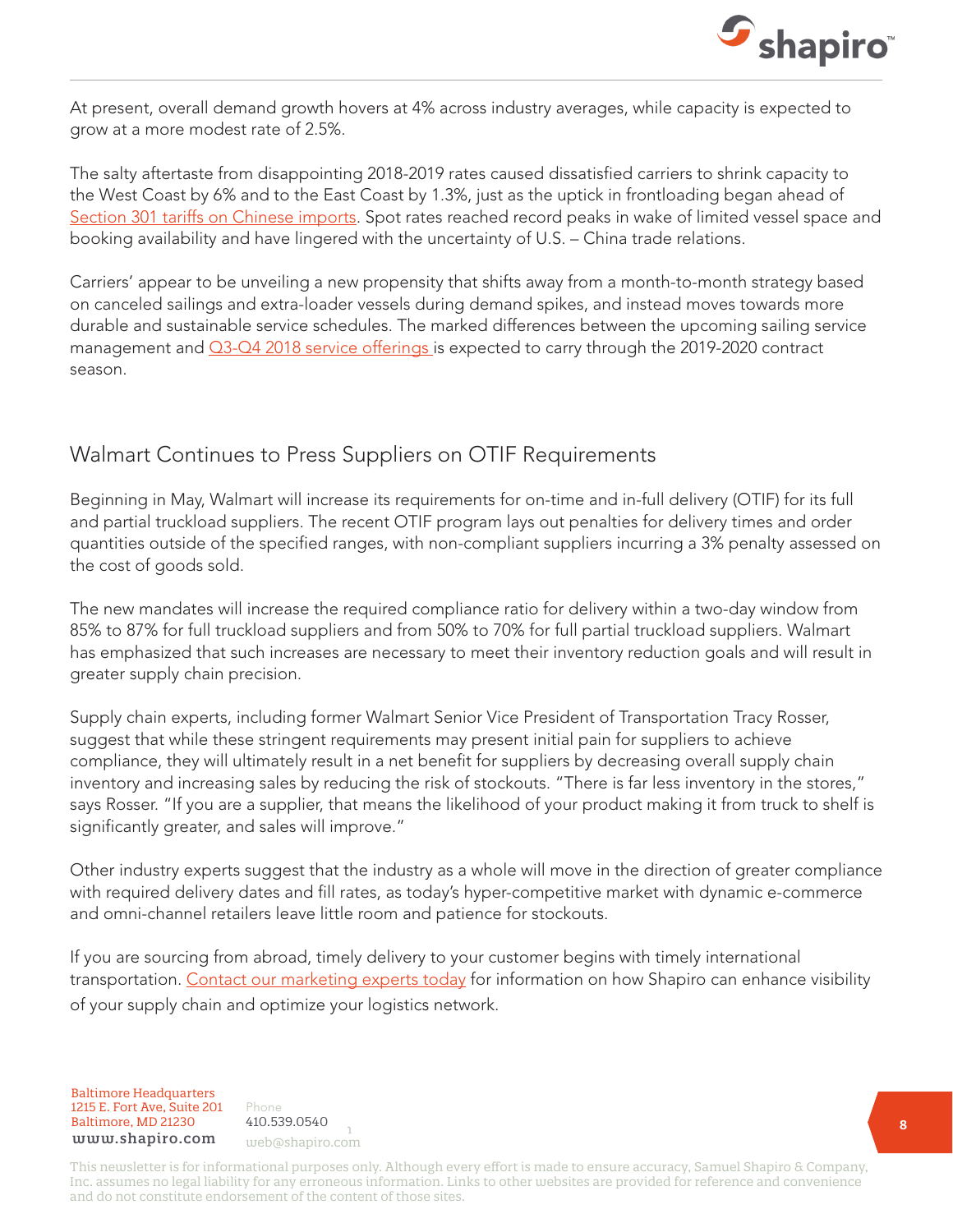

### East – West Cargo Rates Warming Up

Demand for air freight space from China to the U.S. fell off after late 2018 holidays, as expected, but did [not pick up for a strong peak](https://www.shapiro.com/newsletters/february-2019-issue-202/#st-8) prior to CNY 2019. Rates had fallen to very low levels and dulled the outlook for [previously forecasted growth](https://www.shapiro.com/newsletters/september-2018-issue-197/#st-6) due to trade uncertainty, economic slowdown and increased capacity.

Despite available capacity, we are seeing rates warm up alongside the weather, as they usually do this time of year. Demand normally leads to increased rates prior to springtime holiday closures in China, as well as any unexpected launches of electronic products that suck up an entire week's worth of capacity. We are seeing the upward trend and it is expected to last through Easter.

With rates changing weekly we'll keep watching for the best space and rates to fit your timeline and budget. [Reach out to us](mailto:web@shapiro.com) today for a quote!

### Cracking the Code for Istanbul's New Airport

The long-awaited transition for Turkey's new international airport to handle cargo has begun. Knowing that the main airport codes will swap is essential and key to avoiding problematic or chaotic shipments.

The new airport, officially named Istanbul Airport, had opened for a slow trickle of new flights in October 2018 under the airport code ISL. It is said to be the world's biggest single terminal airport with the capacity to handle 105 to 200 million passengers a year. Reportedly, it will offer 2.5 million tons of cargo capacity at first and will then scale up for both passenger and cargo over the next decade.

Several air carriers have issued information outlining how they will handle the initial cargo transitioning stages set to begin in early April 2019. Turkey's current main airport, Istanbul Ataturk Airport (airport code IST), closed for passenger service as of April 6, 2019 and switched codes with the new airport (taking on the code ISL, while their old code (IST) transferred to the new airport). This might prove confusing for a while as carriers operate at both airports.

The previous transfer dates had been pushed back several times, as the logistics of such a move created complications since the inception of the project. While all major airlines have moved operations into the new airport, there is still major construction and work to be done outside the main terminal.

It's important to keep these impending changes in mind for any cargo arriving or departing from Turkey in the coming months!

Baltimore Headquarters Baltimore Headquarters 1215 E. Fort Ave, Suite 201 1215 E. Fort Ave, Suite 201 Baltimore, MD 21230  ${\tt www.shapiro.com}$  web@shapiro.com

Phone Phone 410.539.0540